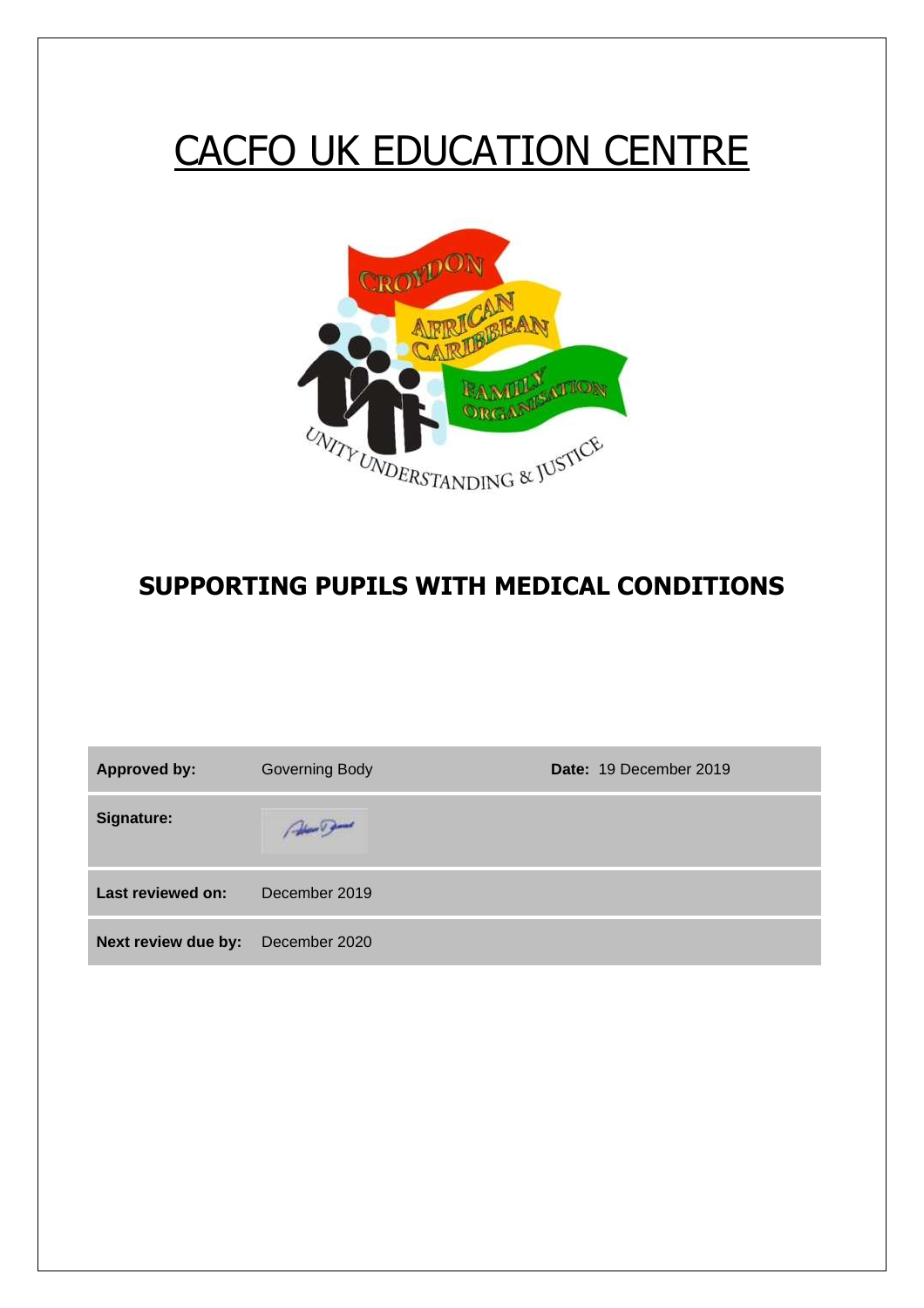# **Contents**

## **1. Aims**

This policy aims to ensure that:

• Pupils, staff and parents understand how our school will support pupils with medical conditions

**…………………………………………………………………………………………………………………………….**

• Pupils with medical conditions are properly supported to allow them to access the same education as other pupils, including school trips and sporting activities

The governing board will implement this policy by:

- Making sure sufficient staff are suitably trained
- Making staff aware of pupil's condition, where appropriate
- Making sure there are cover arrangements to ensure someone is always available to support pupils with medical conditions
- Providing supply teachers with appropriate information about the policy and relevant pupils
- Developing and monitoring individual healthcare plans (IHPs)

**The named person with responsibility for implementing this policy is Patricia Oliver**

## **2. Legislation and statutory responsibilities**

This policy meets the requirements under [Section 100 of the Children and Families Act 2014,](http://www.legislation.gov.uk/ukpga/2014/6/part/5/crossheading/pupils-with-medical-conditions) which places a duty on governing boards to make arrangements for supporting pupils at their school with medical conditions.

It is also based on the Department for Education's statutory guidance: **Supporting pupils at school with** [medical conditions.](https://www.gov.uk/government/uploads/system/uploads/attachment_data/file/484418/supporting-pupils-at-school-with-medical-conditions.pdf)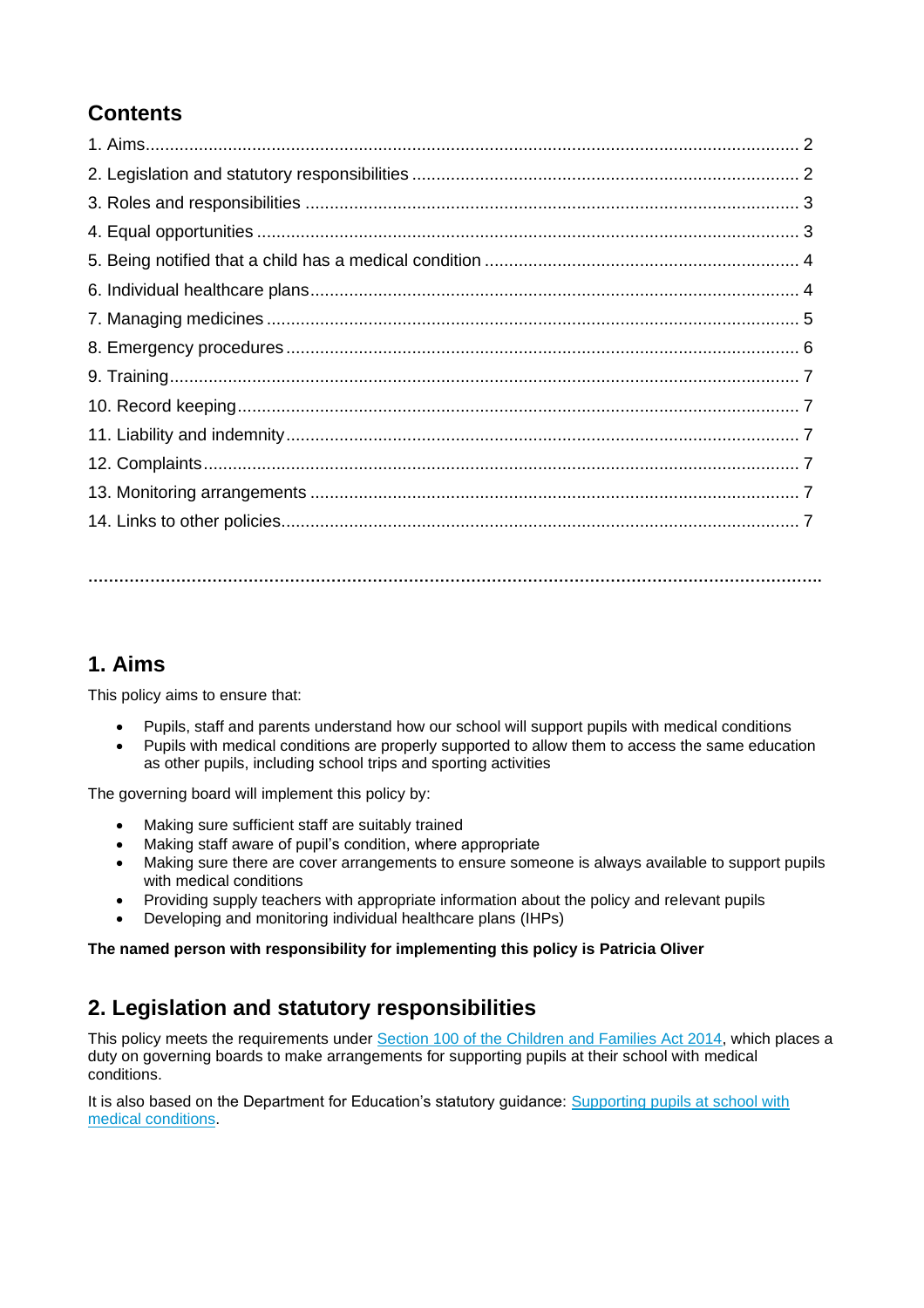# **3. Roles and responsibilities**

## **3.1 The governing body**

The governing body has ultimate responsibility to make arrangements to support pupils with medical conditions. The governing body will ensure that sufficient staff have received suitable training and are competent before they are responsible for supporting children with medical conditions.

## **3.2 The headteacher**

The headteacher will:

- Make sure all staff are aware of this policy and understand their role in its implementation
- Ensure that there is a sufficient number of trained staff available to implement this policy and deliver against all individual healthcare plans (IHPs), including in contingency and emergency situations
- Take overall responsibility for the development of IHPs
- Make sure that school staff are appropriately insured and aware that they are insured to support pupils in this way
- Contact the school nursing service in the case of any pupil who has a medical condition that may require support at school, but who has not yet been brought to the attention of the school nurse
- Ensure that systems are in place for obtaining information about a child's medical needs and that this information is kept up to date

## **3.3 Staff**

Supporting pupils with medical conditions during school hours is not the sole responsibility of one person. Any member of staff may be asked to provide support to pupils with medical conditions, although they will not be required to do so. This includes the administration of medicines.

Those staff who take on the responsibility to support pupils with medical conditions will receive sufficient and suitable training, and will achieve the necessary level of competency before doing so.

Teachers will take into account the needs of pupils with medical conditions that they teach. All staff will know what to do and respond accordingly when they become aware that a pupil with a medical condition needs help.

## **3.4 Parents**

Parents will:

- Provide the school with sufficient and up-to-date information about their child's medical needs
- Be involved in the development and review of their child's IHP and may be involved in its drafting
- Carry out any action they have agreed to as part of the implementation of the IHP e.g. provide medicines and equipment

## **3.5 Pupils**

Pupils with medical conditions will often be best placed to provide information about how their condition affects them. Pupils should be fully involved in discussions about their medical support needs and contribute as much as possible to the development of their IHPs. They are also expected to comply with their IHPs.

#### **3.6 School nurses and other healthcare professionals**

Our school nursing service will notify the school when a pupil has been identified as having a medical condition that will require support in school. This will be before the pupil starts school, wherever possible.

Healthcare professionals, such as GPs and pediatricians, will liaise with the school and notify the school of any pupils identified as having a medical condition.

# **4**. **Equal opportunities**

Our school is clear about the need to actively support pupils with medical conditions to participate in school trips and visits, or in sporting activities, and not prevent them from doing so.

The school will consider what reasonable adjustments need to be made to enable these pupils to participate fully and safely on school trips, visits and sporting activities.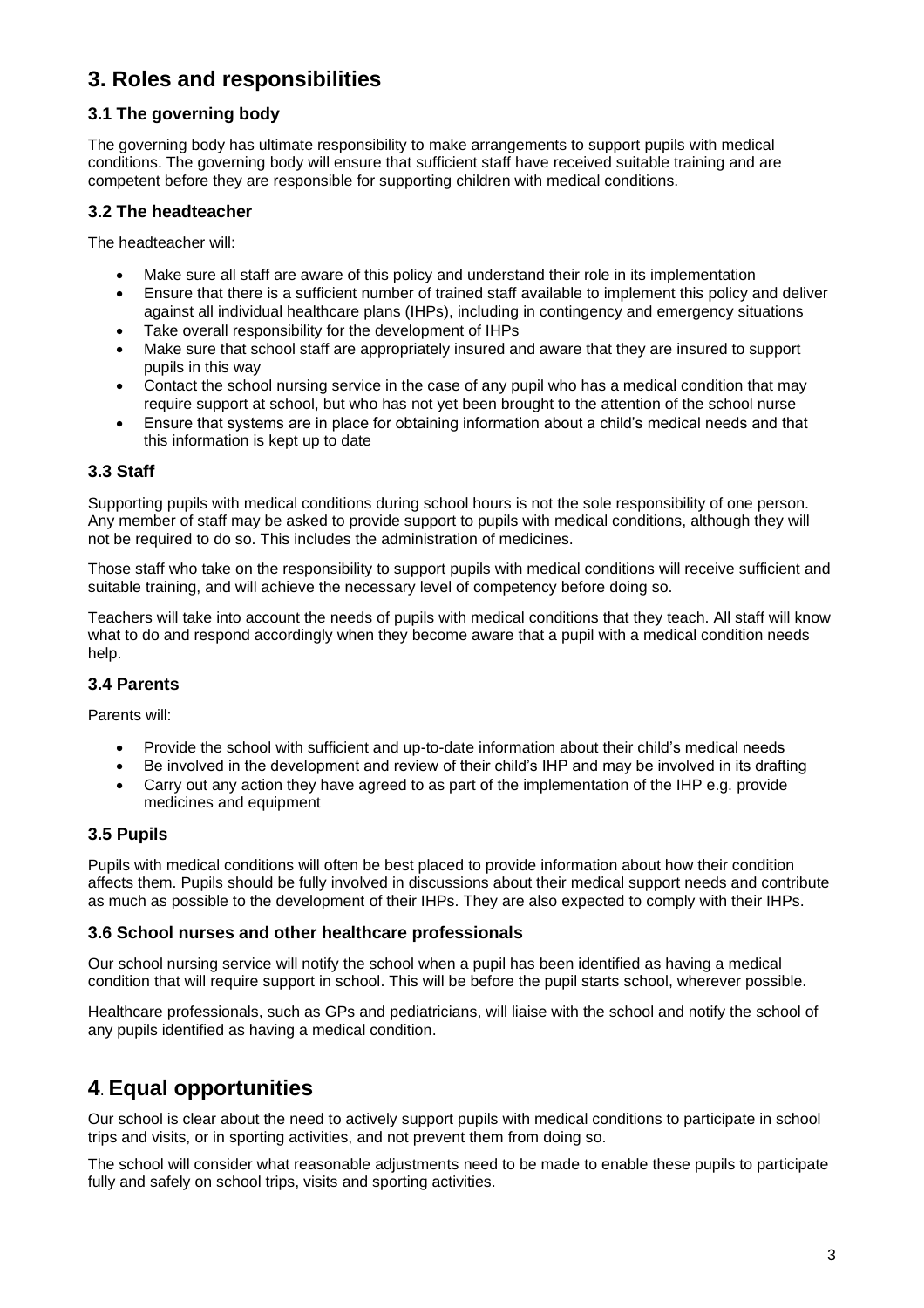Risk assessments will be carried out so that planning arrangements take account of any steps needed to ensure that pupils with medical conditions are included. In doing so, pupils, their parents and any relevant healthcare professionals will be consulted.

# **5. Being notified that a child has a medical condition**

When the school is notified that a pupil has a medical condition, the process outlined below will be followed to decide whether the pupil requires an IHP.

The school will make every effort to ensure that arrangements are put into place within 2 weeks, or by the beginning of the relevant term for pupils who are new to our school.



## **6. Individual healthcare plans**

The headteacher has overall responsibility for the development of IHPs for pupils with medical conditions. This has been delegated to Patricia Oliver.

Plans will be reviewed at least annually, or earlier if there is evidence that the pupil's needs have changed.

Plans will be developed with the pupil's best interests in mind and will set out: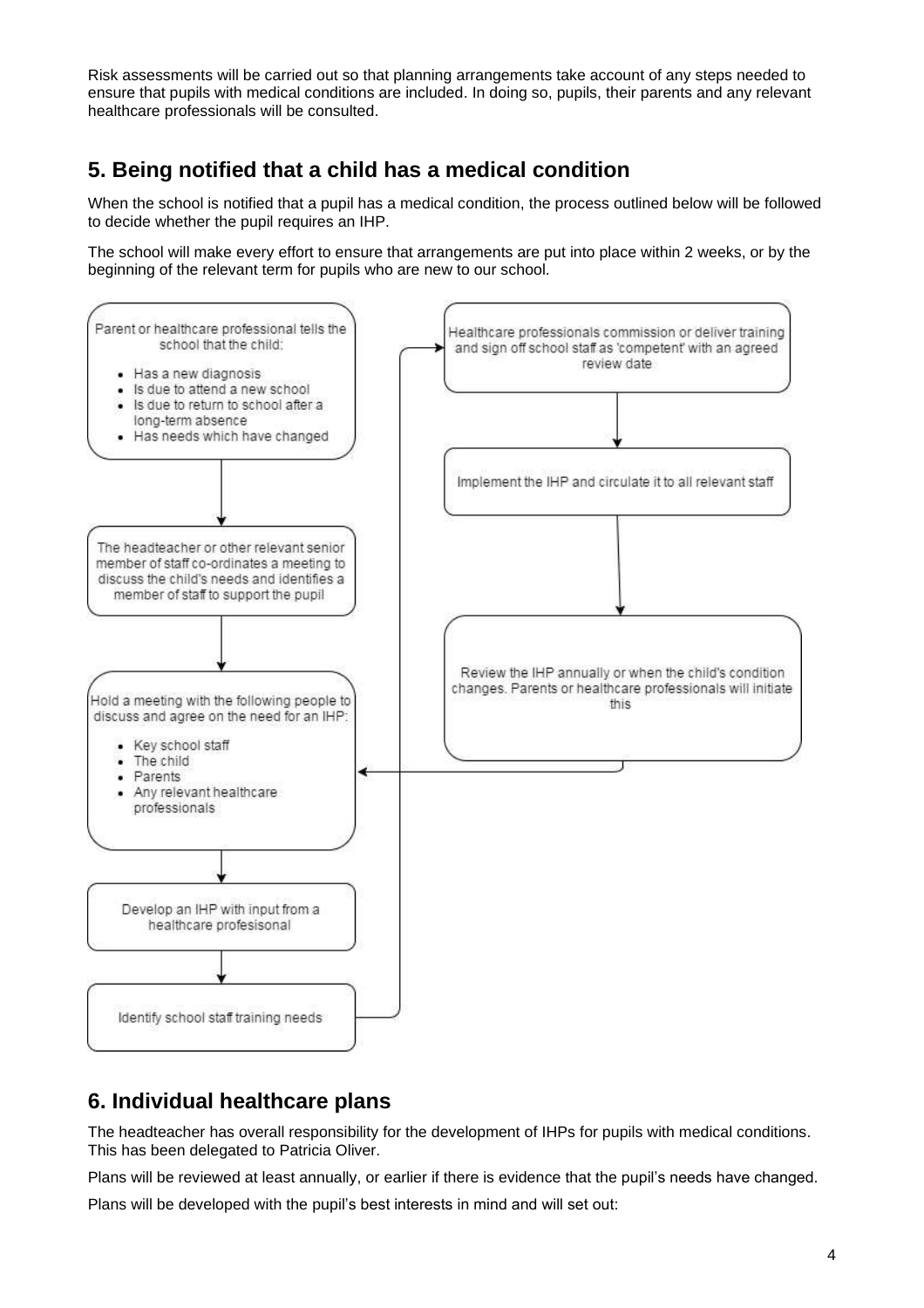- What needs to be done
- When
- By whom

Not all pupils with a medical condition will require an IHP. It will be agreed with a healthcare professional and the parents when an IHP would be inappropriate or disproportionate. This will be based on evidence. If there is not a consensus, the headteacher will make the final decision.

Plans will be drawn up in partnership with the school, parents and a relevant healthcare professional, such as the school nurse, specialist or pediatrician, who can best advice on the pupil's specific needs. The pupil will be involved wherever appropriate.

IHPs will be linked to, or become part of, any statement of special educational needs (SEN) or education, health and care (EHC) plan. If a pupil has SEN but does not have a statement or EHC plan, the SEN will be mentioned in the IHP.

The level of detail in the plan will depend on the complexity of the child's condition and how much support is needed. The governing board and the headteacher, will consider the following when deciding what information to record on IHPs:

- The medical condition, its triggers, signs, symptoms and treatments
- The pupil's resulting needs, including medication (dose, side effects and storage) and other treatments, time, facilities, equipment, testing, access to food and drink where this is used to manage their condition, dietary requirements and environmental issues, e.g. crowded corridors, travel time between lessons
- Specific support for the pupil's educational, social and emotional needs. For example, how absences will be managed, requirements for extra time to complete exams, use of rest periods or additional support in catching up with lessons, counselling sessions
- The level of support needed, including in emergencies. If a pupil is self-managing their medication, this will be clearly stated with appropriate arrangements for monitoring
- Who will provide this support, their training needs, expectations of their role and confirmation of proficiency to provide support for the pupil's medical condition from a healthcare professional, and cover arrangements for when they are unavailable
- Who in the school needs to be aware of the pupil's condition and the support required
- Arrangements for written permission from parents and the headteacher for medication to be administered by a member of staff, or self-administered by the pupil during school hours
- Separate arrangements or procedures required for school trips or other school activities outside of the normal school timetable that will ensure the pupil can participate, e.g. risk assessments
- Where confidentiality issues are raised by the parent/pupil, the designated individuals to be entrusted with information about the pupil's condition
- What to do in an emergency, including who to contact, and contingency arrangements

# **7. Managing medicines**

Prescription and non-prescription medicines will only be administered at school:

- When it would be detrimental to the pupil's health or school attendance not to do so **and**
- Where we have parents' written consent

#### **The only exception to this is where the medicine has been prescribed to the pupil without the knowledge of the parents.**

Pupils under 16 will not be given medicine containing aspirin unless prescribed by a doctor.

Anyone giving a pupil any medication (for example, for pain relief) will first check maximum dosages and when the previous dosage was taken. Parents will always be informed.

The school will only accept prescribed medicines that are:

- In-date
- Labelled
- Provided in the original container, as dispensed by the pharmacist, and include instructions for administration, dosage and storage

The school will accept insulin that is inside an insulin pen or pump rather than its original container, but it must be in date.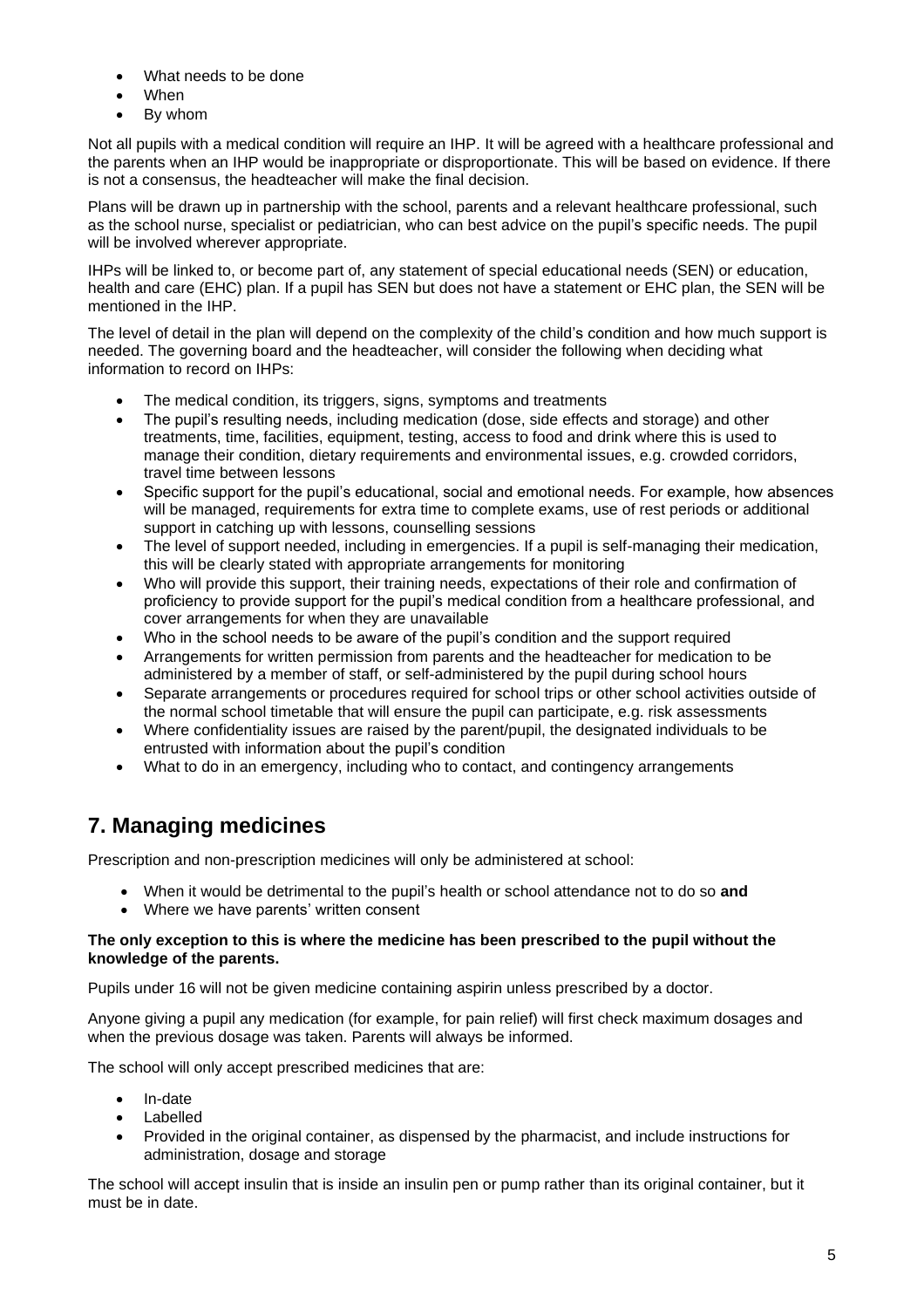All medicines will be stored safely. Pupils will be informed about where their medicines are at all times and be able to access them immediately. Medicines and devices such as asthma inhalers, blood glucose testing meters and adrenaline pens will always be readily available to pupils and not locked away.

Medicines will be returned to parents to arrange for safe disposal when no longer required.

## **7.1 Controlled drugs**

[Controlled drugs](http://www.nhs.uk/chq/Pages/1391.aspx?CategoryID=73) are prescription medicines that are controlled under the [Misuse of Drugs Regulations 2001](http://www.legislation.gov.uk/uksi/2001/3998/schedule/1/made) and subsequent amendments, such as morphine or methadone.

A pupil who has been prescribed a controlled drug may have it in their possession if they are competent to do so, but they must not pass it to another pupil to use. All other controlled drugs are kept in a secure cupboard in the school office and only named staff have access.

Controlled drugs will be easily accessible in an emergency and a record of any doses used and the amount held will be kept.

#### **7.2 Pupils managing their own needs**

Pupils who are competent will be encouraged to take responsibility for managing their own medicines and procedures. This will be discussed with parents and it will be reflected in their IHPs.

Pupils will be allowed to carry their own medicines and relevant devices wherever possible. Staff will not force a pupil to take a medicine or carry out a necessary procedure if they refuse, but will follow the procedure agreed in the IHP and inform parents so that an alternative option can be considered, if necessary.

#### **7.3 Unacceptable practice**

School staff should use their discretion and judge each case individually with reference to the pupil's IHP, but it is generally not acceptable to:

- Prevent pupils from easily accessing their inhalers and medication, and administering their medication when and where necessary
- Assume that every pupil with the same condition requires the same treatment
- Ignore the views of the pupil or their parents
- Ignore medical evidence or opinion (although this may be challenged)
- Send children with medical conditions home frequently for reasons associated with their medical condition or prevent them from staying for normal school activities, including lunch, unless this is specified in their IHPs
- If the pupil becomes ill, send them to the school office or medical room unaccompanied or with someone unsuitable
- Penalise pupils for their attendance record if their absences are related to their medical condition, e.g. hospital appointments
- Prevent pupils from drinking, eating or taking toilet or other breaks whenever they need to in order to manage their medical condition effectively
- Require parents, or otherwise make them feel obliged, to attend school to administer medication or provide medical support to their pupil, including with toileting issues. No parent should have to give up working because the school is failing to support their child's medical needs
- Prevent pupils from participating, or create unnecessary barriers to pupils participating in any aspect of school life, including school trips, e.g. by requiring parents to accompany their child
- Administer, or ask pupils to administer, medicine in school toilets

## **8. Emergency procedures**

Staff will follow the school's normal emergency procedures (for example, calling 999). All pupils' IHPs will clearly set out what constitutes an emergency and will explain what to do.

If a pupil needs to be taken to hospital, staff will stay with the pupil until the parent arrives, or accompany the pupil to hospital by ambulance.